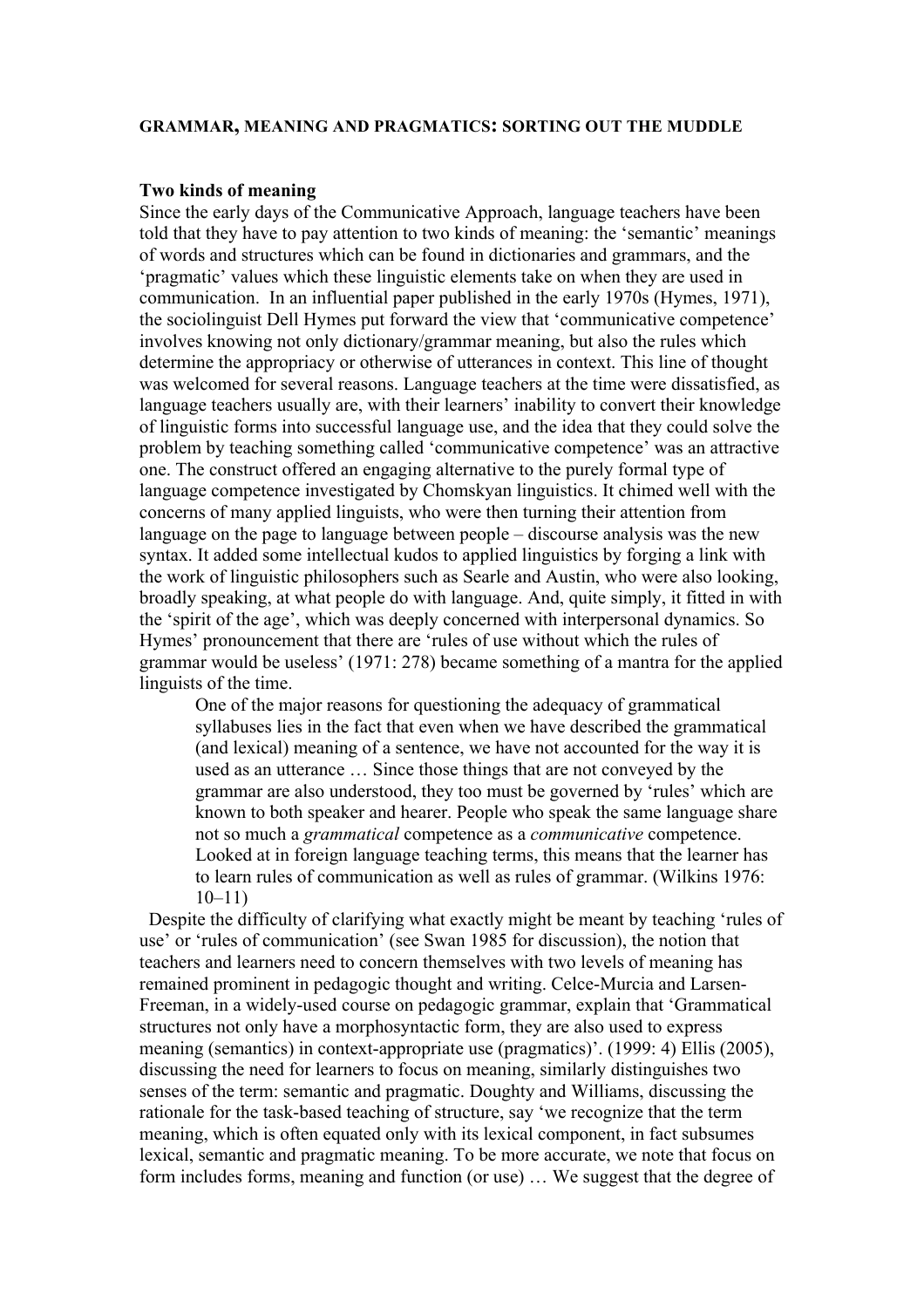effectiveness … of focus on form ultimately depends on the level of integration of the learner's attention to all three aspects of form, meaning and function in the TL'. (1998: 244–5)

### **Problems with the 'two levels of meaning' notion**

The idea that we should be teaching two kinds of meaning is so familiar that we can easily fail to see how problematic it actually is. Stated in general terms, the claim does indeed seem quite plausible. We know very well that the exact significance of an utterance in communication can be different from the apparent meanings of the words and structures involved. *What do you think you're doing?* is probably not a simple enquiry about the hearer's mental processes. *I thought we might go out for a drink* refers to the present, not the past. Problems arise, however, when we try to focus on what exactly is meant, in practice, by saying that in general the structures of a language have both semantic and pragmatic meanings, and that these can be taught. Larsen-Freeman, while encouraging teachers to deal with both 'meaning and use' in grammar (2003: 35–42), concedes that for some structures the two can be difficult to tease apart. They certainly can. Plural morphology encodes reference to more than one entity: is this meaning or use? Whichever it is, where is the other? The English future perfect refers to anteriority in the future; if this is meaning, what is the use of the tense? The modal *must* can express both certainty and obligation; but if one of these is meaning and the other use, which is which? Some grammatical elements, indeed, do not seem to have any kind of meaning. Attributive adjectives normally precede nouns in English and follow them in French, but it is hard to assign any semantic value to this structural fact. English quantifiers are followed by *of* before another determiner (*some of those people*), but not before a bare noun (*some people*); again, it seems unrealistic to ask what this 'means'. And what is the 'meaning' of gender agreement in French, or of the verb-second rule in German?

#### **Why?**

If the idea that grammatical structures intrinsically have two distinguishable kinds of meaning, 'semantic' and 'pragmatic', is fundamentally flawed (as I think it is), why has it persisted for so long? I believe that this has a good deal to do with a widespread and continuing confusion about what exactly is meant by 'pragmatic'. Although the term 'pragmatics', relating loosely to the study of 'how we do things with language', is pervasive in discussions of language teaching, it can be very hard to pin down exactly what people mean by it, or how it relates to syntax, lexis and semantics. Essentially, I think that this is because the term actually has two very different kinds of reference which are often tangled up one with the other. Let's call these 'Pragmatics A' and 'Pragmatics B'.

### **Pragmatics A: what is not encoded**

When we encode an utterance, our hearer or reader can use dictionary/grammar knowledge to decode it to the point of establishing its meaning in a kind of generalpurpose sense. But (as we are constantly reminded) the dictionary/grammar meaning of any utterance underdetermines its meaning in context: its 'value', or the role it plays in the ongoing communication. To understand a sentence like *Your driver will be here in half an hour*, a hearer needs to feed a good deal of extra information into the utterance: the fact that in this instance the variable *your* refers to the hearer him/herself; the identity of the driver in question; the location of *here*; and the time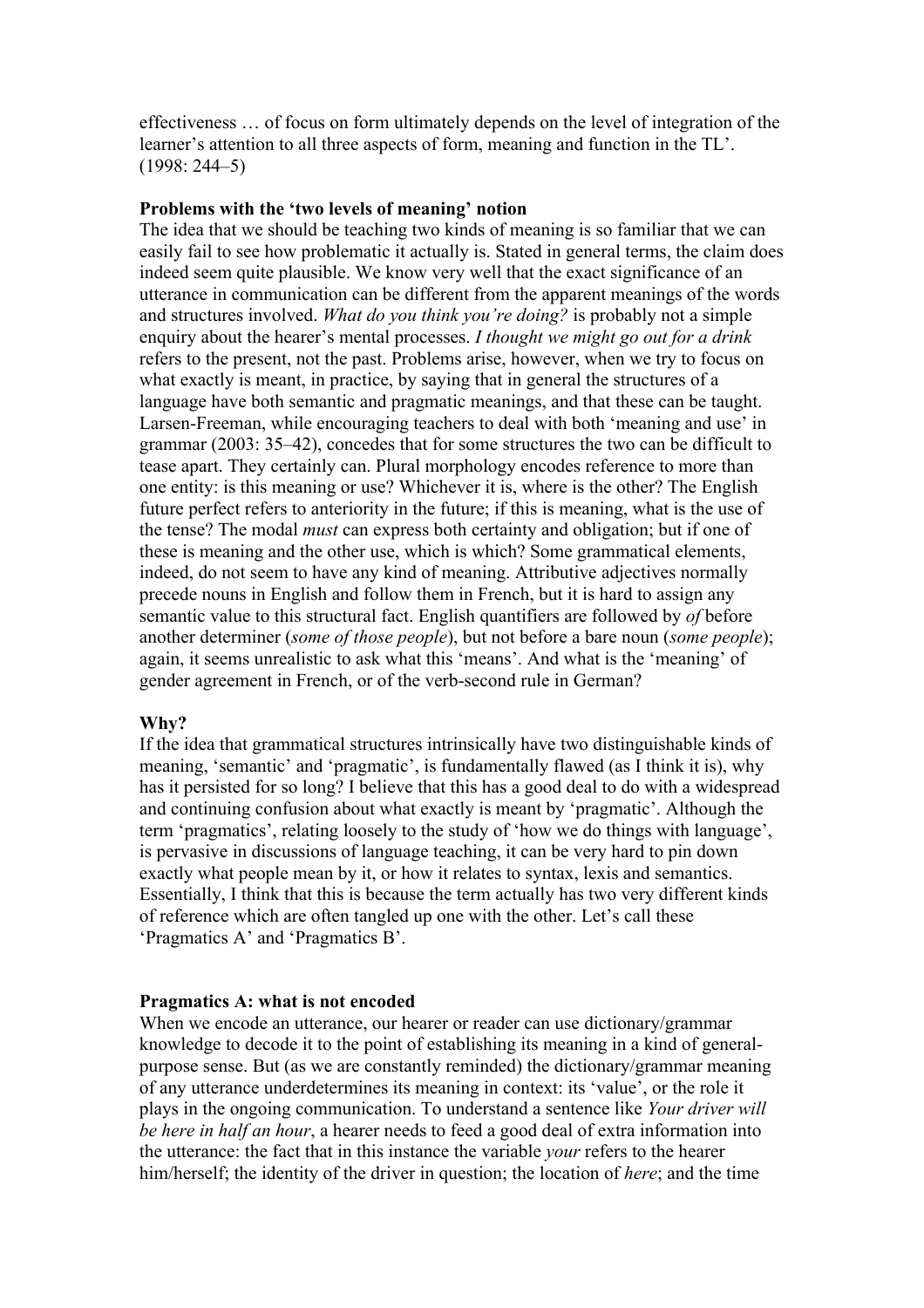frame within which *in half an hour* has to be calculated. None of this information is encoded in the grammar and semantics of the sentence itself. The sentence *I still haven't forgiven her for the thing about the hedgehog and the music stand* depends for its interpretation on shared knowledge which is in no way expressed by the language forms used. Correct interpretations of utterances can indeed take us a very long way away from their surface encodings. In specific situations the following sentences, for example, might be used to convey the messages shown in brackets (or other very different ones), and be successfully understood as doing so.

- *Your coat's on the floor.* ('Pick up your coat.')
- *Jane's got her exams on Friday*. ('I can't come to lunch.')
- *Let's not have a repetition of last time*. ('Don't get drunk and start flirting with Melissa.')
- *It's Wednesday*. ('Put the trash out.')

 The linguistic discipline known as Pragmatics (what I am here calling 'Pragmatics A') takes this kind of problem as its principal subject matter. Textbooks on pragmatics (e.g. Levinson, 1983; Yule, 1996; Horn & Ward, 2004) concern themselves centrally with the principles used by speakers/writers and hearers/readers to bridge the gap between code meaning and context-determined meaning. Such works typically discuss, among other things:

- the way context, shared knowledge, and familiarity with conventional schemata, routines and genres all contribute to meaning, and are taken into account in framing and interpreting utterances.
- the 'co-operative principle' underlying successful communication, whereby speakers and writers normally avoid saying too much or too little, give true information, say what is relevant, and aim at clarity of expression (the maxims of quantity, quality, relation and manner identified by the philosopher Grice).
- 'implicature' the ways in which the flouting of these maxims can be interpreted (e.g. damning with faint praise, showing off, exaggeration for emphasis, irony, metaphor).

 By definition, Pragmatics A is concerned primarily with what is not encoded, and its analytical categories are applicable to every act of communication: there is surely no sentence which has an absolute universal value totally independent of the personal and situational context in which it is uttered.

# **Pragmatics B: what is encoded**

When language teachers talk about 'pragmatics', however, they are not generally thinking about the branch of linguistics discussed above, or the topics that this is mainly concerned with. By virtue of being efficient communicators in their mother tongues, students already know how to relate code to context so as to determine the communicative intention of a given utterance, and the strategies and principles involved are to a great extent universal and language-independent. Certainly, there are some culture-specific differences – for example, one culture may value silence, indirectness or the overt expression of respect more than another. But by and large, Pragmatics A, dealing as it does with what is not encoded, is outside the scope of the language classroom.

 'Pragmatics', for language teachers, is to do with what *is* encoded. Languages do not leave their speakers to grapple unaided with the problem of bridging the gap between the dictionary/grammar meanings of utterances and their precise value in certain kinds of communicative context. All languages provide ways of reducing the problem by labelling, in general terms, the typical communicative roles that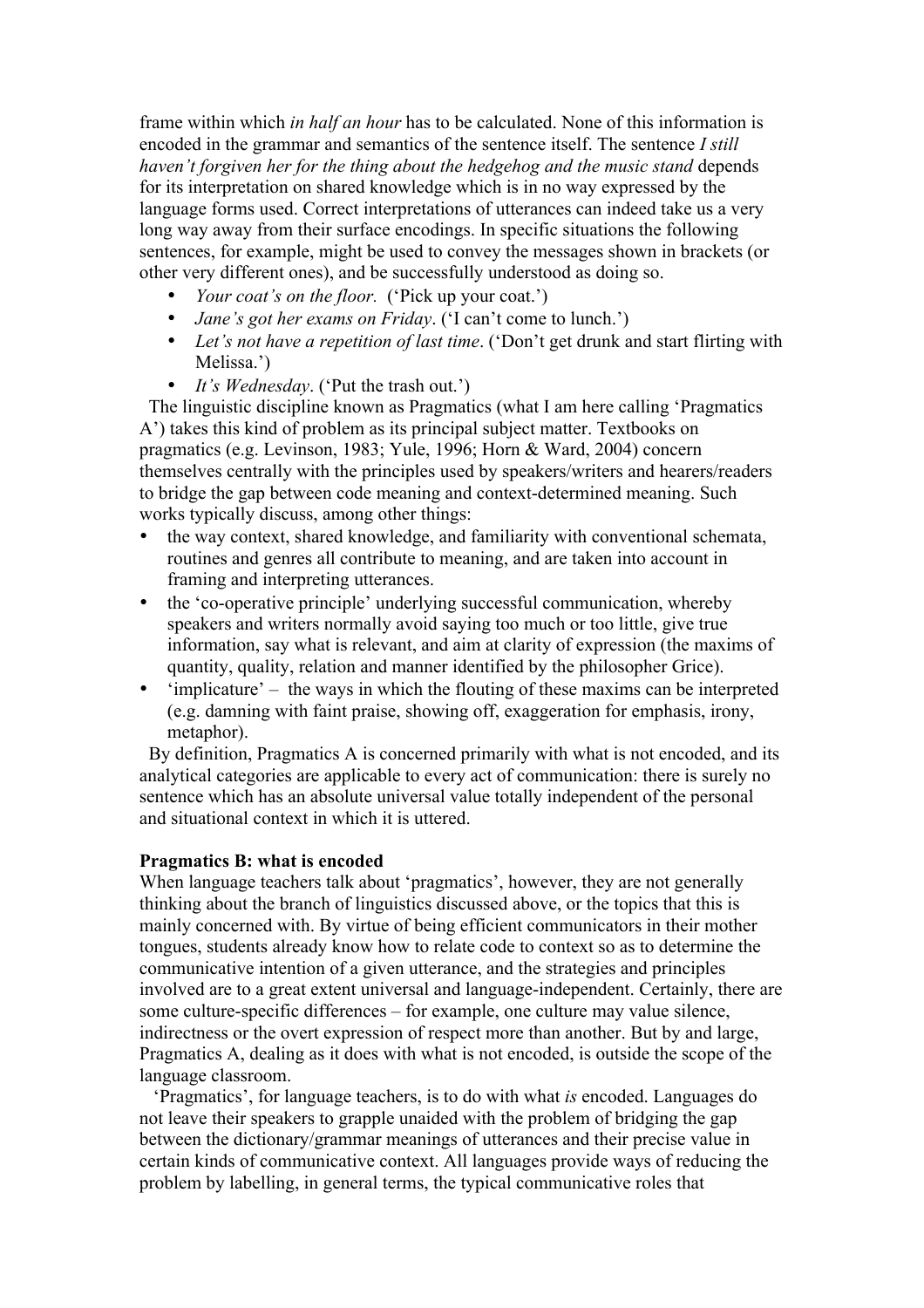utterances can take on. So we can encode linguistically the fact that that we are making a request, or expressing doubt, or adding information, or showing respect, or making an objection, or exaggerating. It is these language-specific features – what I am calling 'Pragmatics  $B'$  – that are of direct concern to language teachers. Pragmatics B deals with questions like the following:

- How are common speech acts encoded in the target language? How does one make requests, express respect, invite, interrupt, etc?
- Are there cross-language differences in the distribution of speech acts? Does L2 mark a logical contrast overtly while L1 leaves it to be interpreted from the context? Does L1, unlike L2, have an answer form that indicates that the speaker has asked a stupid question? Does one language go overboard for respect while the other only makes a few gestures in that direction? Do speakers necessarily have to use politeness markers in one of the languages, but not the other, when asking a question; or is there a default interrogative structure which will do unless one needs to be especially polite (as in English)?
- What are the false friends? Does a negative question work for making requests in L1 but not in L2? Does the equivalent of *Have you eaten?* mean 'Have you eaten?', or does it mean 'How are you?' or something else? Is the equivalent of *Please* used in L2, but not in L1, when offering something or replying to thanks?

Pragmatics B is not easy to delineate clearly. The kind of topics listed above are often grouped in a general way under the heading 'doing things with language'. But where does one draw the line? If making requests, issuing invitations and enquiring about health are 'doing things with language', then so presumably are defining things, predicting the weather and talking about computers. Another common definition of pragmatics in language teaching characterises it as being concerned with 'the choices that users of a particular language make when using the forms of the language in communication'. (Celce-Murcia and Larsen-Freeman 1999: 4–5) But of course all use of language involves choices: we do not use the same words to talk about cars as to talk about flowers, or the same structures to refer to the past as we do to refer to the future.

 Whatever the problems of definition, though, language teachers and pedagogic writers find it convenient in practice to use the term 'pragmatics' mainly with reference to two specific areas where the roles that utterances can take on are perhaps especially in need of linguistic labelling. These are:

- 1. The construction of spoken exchanges, where interpersonal aspects of communication involving respect, face etc are often key issues, so that languages tend to have quite complex ways of framing utterances to ensure that speakers' intentions are not misinterpreted.
- 2. The construction of written text, where failure to interpret the flow of argument may cause misunderstanding, and where the use of devices such as structuring conventions, anaphoric elements and discourse markers can facilitate interpretation.

This, then, is the domain of Pragmatics B: not (as with Pragmatics A) the whole of a linguistic system, but the subset of linguistic structures which encode the particular types of meaning just referred to.

# **The confusion**

The common claim that all structures have two kinds of meaning, both of which we need to teach, seems to derive from a simple confusion between these two different versions of 'pragmatics'. Certainly, we can agree that all utterances have not only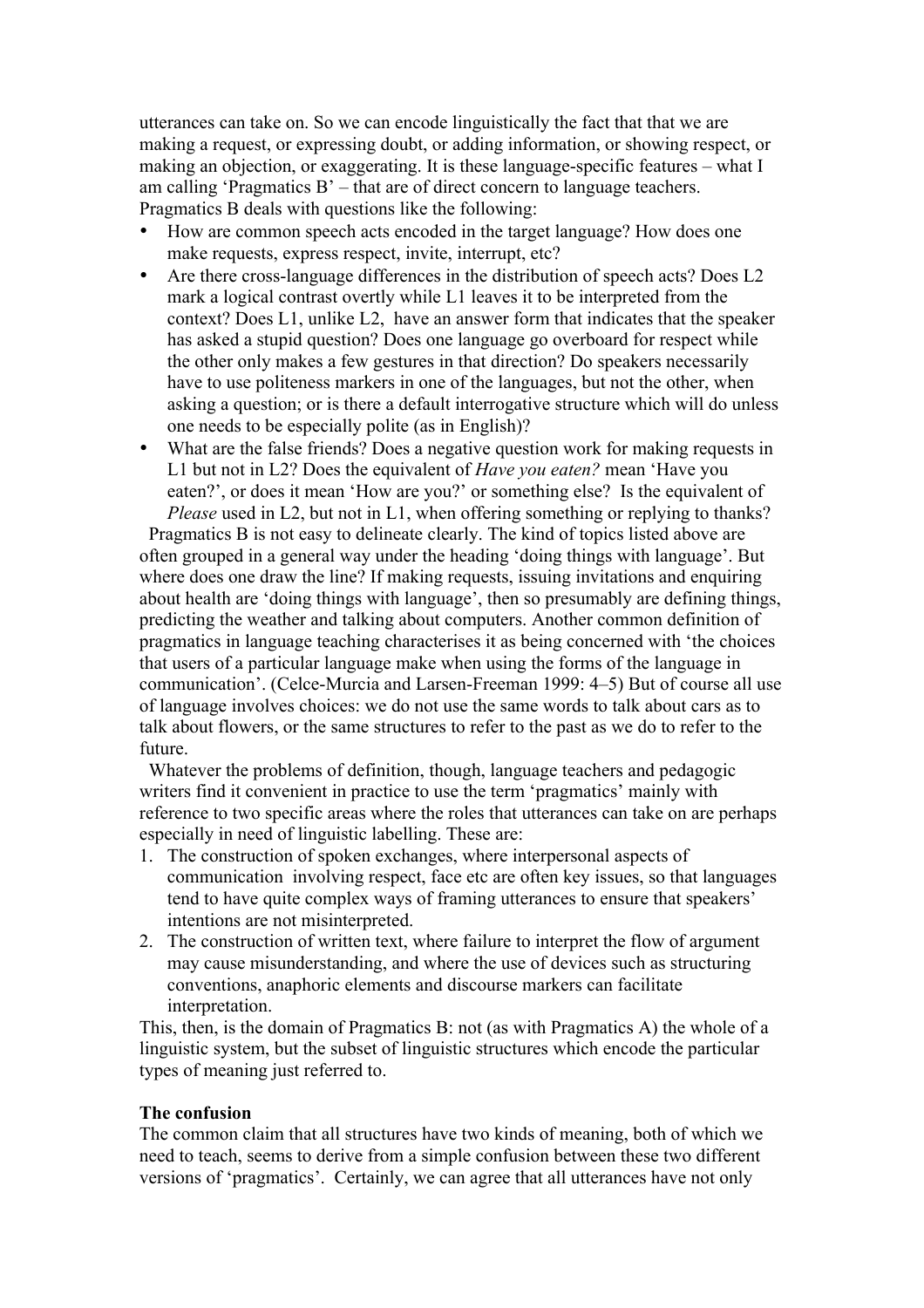dictionary/grammar meanings but also separate context-determined values in use (Pragmatics A). However, we cannot legitimately import this generalisation into a discussion of pragmatic encodings (Pragmatics B). Context-determined values are features of utterances; they are not encoded in the structures used to create these utterances, and do not therefore give rise to structure-specific 'rules of use' which can be taught. English passives, for example, can be used to imply agency without stating it directly, and this can be exploited for the pragmatic purpose of making veiled criticisms. But, as Batstone points out, we cannot relate this insight very closely to specific contexts. While the sentence *The windows haven't been cleaned for months* may be uttered with the intention of causing embarrassment or hurt, 'it would appear odd to assert that the passive can be used to cause embarrassment or hurt in domestic disputes concerning the cleaning of windows.' (1994: 14)

 A crucial issue is that, as pointed out above, those pragmatic encodings which *can* be taught (and which are therefore relatively context-independent) are not by any means found in all the elements of a language. Pragmatics B, unlike Pragmatics A, has limited and partial scope. This is easy to see with lexis. While some words and expressions encode centrally pragmatic functions (for example *Please*, *Dear Sir* or *Feel free*), others encode no pragmatics at all (for example *dishwasher*, *marinate* or *in time*). Yet others have both pragmatic and non-pragmatic functions: *this* can be used not only to indicate physical or temporal proximity, but also to clarify the linking of items in text; *certainly*, as well as conveying definiteness, can label a concessive move in an argument (*Certainly, she did some good work at the beginning. But …*). The situation is exactly the same for grammatical structures. Imperatives perform a variety of pragmatic functions, labelling their associated utterances as being for example commands, requests, or invitations. In contrast, plural morphology in English nouns has no pragmatic significance: its function is purely semantic. Plural morphology in French pronouns and verbs, on the other hand, can encode either semantic meaning (reference to more than one thing or person), or pragmatic meaning (where using the second-person plural to address a single person expresses respect by metaphorically aggrandising the addressee).

 If not all structures can be exploited for purposes that we might reasonably call pragmatic, there are certainly many structures which can be, as research by construction grammarians and others is making increasingly clear – see for example Goldberg (1995), Celce-Murcia and Larsen-Freeman (1999), Green (2004), Kay (2004). Even where structures do have more than one kind of potential function, however, the distinction between 'meaning' and 'use', or 'semantic' and 'pragmatic' meaning seems somewhat artificial, and it is not always easy to operationalize. As pointed out earlier, the two main senses of English *must* do not seem to fit neatly into the two slots. For another example, take the past tenses in the following sentences:

- 1) *I saw Oliver yesterday*.
- 2) *Only 18? I thought you were older*.
- 3) *If I had time I'd do a lot more reading*.
- 4) *I think it's time we went home*.
- 5) *If you had a moment, I wouldn't mind a bit of help*.
- 6) *How much did you want to spend?*

We can if we wish describe the tense in 1) as having a 'literal meaning', referring as it does simply to past time, and the tense in 6) as involving a 'pragmatic use' of the past form for polite distancing. But what about the others? It seems difficult to assign the various intertwined nuances of time reference, hypotheticality, and interpersonal indirectness to one or other category. In the case of such polyvalent items, it would be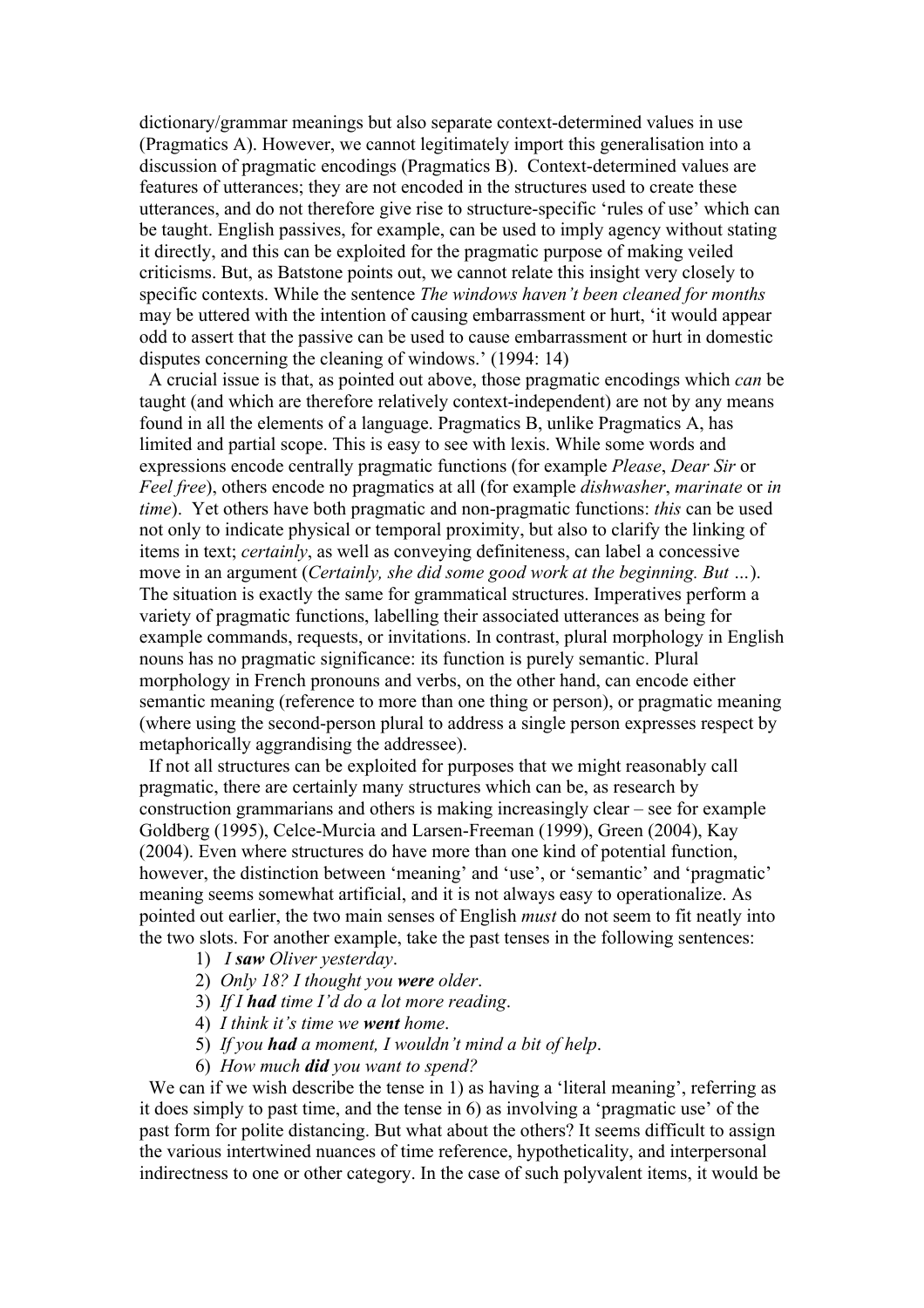simpler, surely, to abandon the notion of a two-part division between 'meaning' and 'use', and simply say that the structures have several different functions.

#### **Conclusion**

Looking at the conceptualisation of pragmatics in language teaching that developed during the communicative revolution of the 1970s and that is still very much with us, I cannot help feeling that, in the words of the old cliché, what was true wasn't new and what was new wasn't true. It has always been considered important for students to learn how the language they are studying encodes the most important pragmatic functions, even if the heavily structure-based pre-communicative language courses of forty years ago were not always very good at teaching these systematically. The interest of the last few decades in various dimensions of 'language in use' has certainly expanded our knowledge of how languages work, and our concern to approximate real-life language use in the classroom has greatly improved our teaching methodology. However, it is irritating to be told, as one often is, that the pragmatic dimension of language, 'language in use' or 'grammar as choice', is a recent discovery, unknown before the advent of the communicative approach, or even (as is sometimes implied in contemporary academic and pedagogic writing) neglected before the researches of the author and his or her colleagues.

Most grammars have focused on structure, describing the form and (sometimes) meaning of grammatical constructions out of context. They have not described how forms and meanings are actually used in spoken and written discourse. (Biber et al 2002: 2)

(Note the interesting suggestion that in the bad old days we did not teach even semantic meaning most of the time, concealing from our students the potentially inflammatory information that plural nouns refer to more than one entity, that past tenses are prototypically used to refer to past time, and that forms like *older* and *more beautiful* express comparison.)

Here is Gurrey, writing about language teaching in the mid-fifties:

… it is comparatively easy to memorize grammatical forms, but difficult to master the usage of those forms. And it is of no value at all to know all the Tense forms of a Verb, unless one knows also which Tense to use. It is more useful to know when to say "Have you finished that letter?" and when to say "Did you finish that letter?" than to know the Principal Parts of the Verb 'to finish'. (1955: 71)

 Billows, writing a few years later about how a teacher might approach the simple present tense, gives an impressively long list of the various kinds of reference that the tense can have in communication. (1961: 166–7) If it is felt that this is not exactly 'pragmatics', then consider the language functions covered in lessons 1–8 of a typical structure-based course of the 1960s (Candlin 1968). They include: greeting, enquiring about health, leave-taking, thanking, expressing regret, eliciting and giving information, offering, requesting goods and services, proffering, self-identification, asking for more precise information, confirming what has been said, exhortation, identifying and naming, agreeing to carry out instructions, and enquiring about plans.

 And here is the very first lesson of another popular English course of the 1960s (Alexander, 1967):

MAN: Excuse me. WOMAN: Yes? MAN: Is this your handbag? WOMAN: Pardon?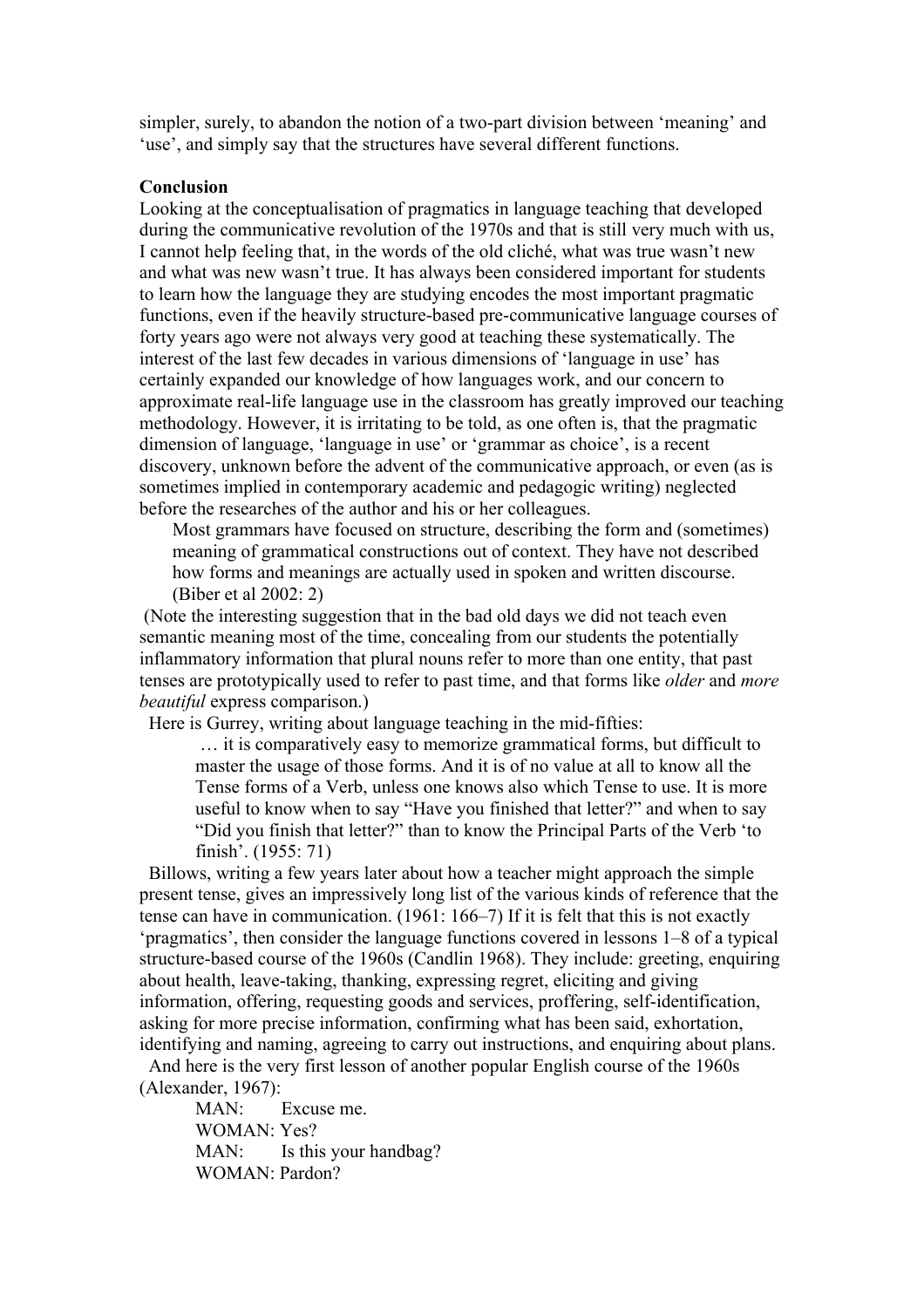MAN: Is this your handbag?

WOMAN: Yes, it is. Thank you very much.

(Text accompanied by illustrations of a woman leaving her handbag on a train) It would be hard to find a better demonstration of how to integrate the teaching of structure and pragmatic use at beginners' level.

 As a glance at any history of language-teaching (e.g. Howatt and Widdowson 2004) will show, 'language in use' has been taught, well or badly, since languages were first studied. The recent construct of a distinct 'communicative competence', separate from ordinary language knowledge and skills, that can be taught by focusing on how all the forms of a language 'are actually used in spoken and written discourse', is in my view a chimera, based on a confused understanding of what is meant by 'pragmatics'. It is certainly important to make sure that students understand the various ways – pragmatic or not – in which the principal structures of a language can be used, and that they become proficient in these uses. But to approach this goal by encouraging teachers to try to identify and teach as separate items the 'meaning' and 'use' of all grammatical structures is in my view to send them on a wild goose chase.

### **References**

**Alexander, L.** 1967. *First Things First.* Harlow: Longman.

**Batstone, R.** 1994. *Grammar.* Oxford: Oxford University Press.

**Billows, F. L.** 1961. *The Techniques of Language Teaching.* London: Longman.

**Candlin, E. F.** 1968. *Present Day English for ForeignSstudents* (4<sup>th</sup> edn.). London: London University Press.

**Celce-Murcia, M.** and **Larsen-Freeman, D.** with **Williams, H.** 1999. *The Grammar Book.* Boston, MA: Heinle & Heinle.

**Doughty, C.** and **Williams, J.** 1998. *Focus on Form in Classroom Second Language Acquisition.* Cambridge: Cambridge University Press.

**Ellis, R.** 2005. 'Principles of instructed language learning.' *System* 33/2.

**Goldberg, A. E.** 1995. *Constructions: a Construction Grammar Approach to Argument Structure*. Chicago: University of Chicago Press.

**Green, G. M.** 2004. 'Some interactions of pragmatics and grammar' in Horn and Ward (eds.).

**Gurrey, P.** 1955. *Teaching English as a Foreign Language*. London: Longmans, Green and Co. Ltd.

**Horn, L.** and **Ward, G.** (eds.) 2004. *The Handbook of Pragmatics*. Oxford: Blackwell.

**Howatt, A. P. R.** with **Widdowson, H. G.** 2004. *A History of English Language Teaching*. Oxford: Oxford University Press.

**Hymes, D.** 1971. 'On communicative competence' in Pride and Holmes (eds.).

**Kay, P.** 2004. 'Pragmatic aspects of grammatical constructions' in Horn and Ward (eds.).

- **Larsen-Freeman, D.** 2003. *Teaching Language: from Grammar to Grammaring*. Boston, MA: Thomson Heinle.
- **Levinson, S.** 1983. *Pragmatics*. Cambridge: Cambridge University Press.
- **Pride, J.** and **Holmes, J.** (eds.) 1971. *Sociolinguistics*. London: Penguin.

**Swan, M.** 1985. 'A critical look at the communicative approach (1).' *ELT Journal*  39/1.

**Widdowson, H. G.** 1978. *Teaching Language as Communication*. Oxford: Oxford University Press.

**Wilkins, D.** 1976. *Notional Syllabuses*. Oxford: Oxford University Press.